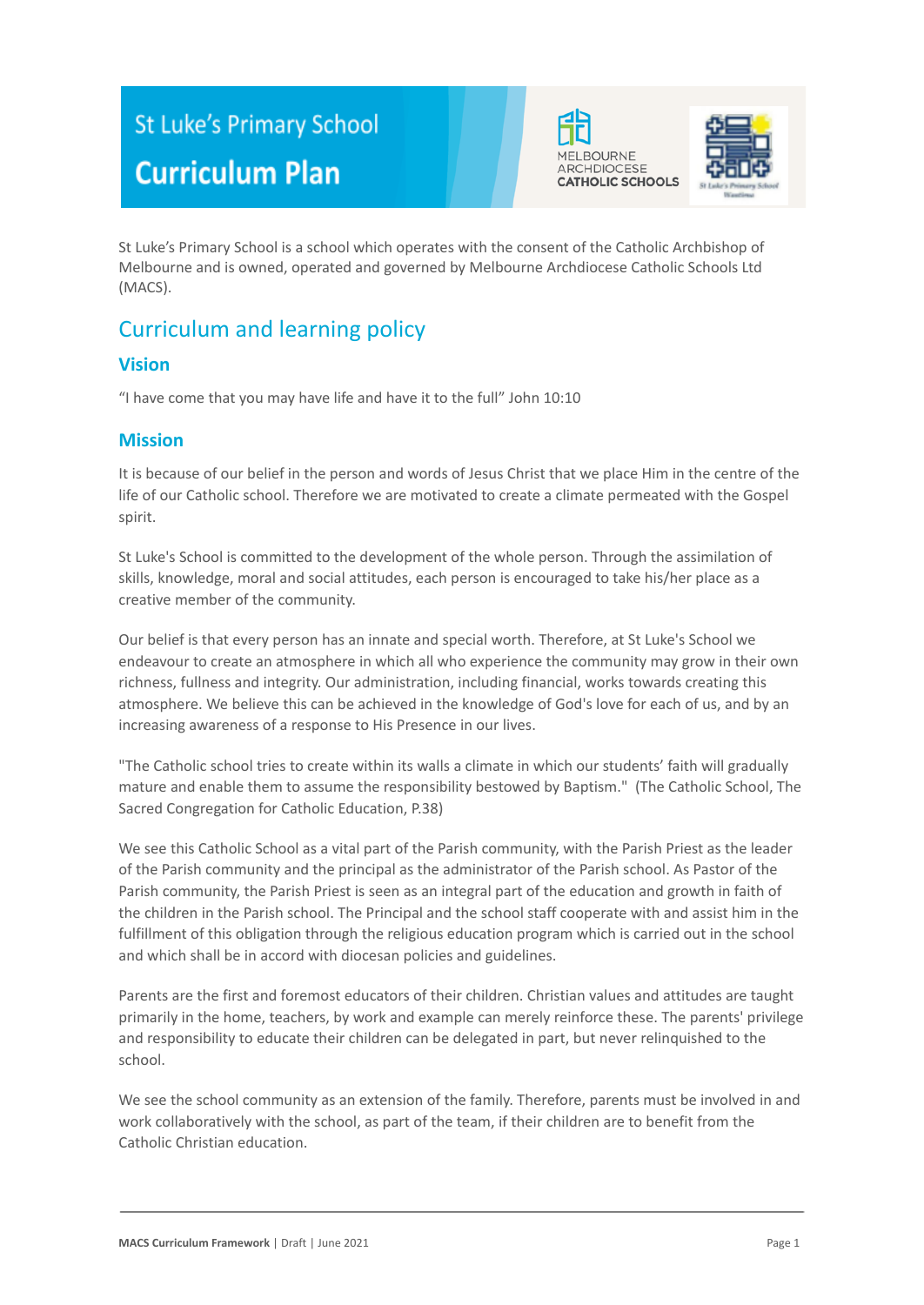The staff of this school understands that we share responsibility with the parents in awakening, nurturing and developing the child in their life of faith, and by embracing and communicating the teachings and heritage of the Catholic Church - bearing in mind the age and development of these primary school children.

It is desired that all members of our school community will work towards providing a happy and secure environment for all the children at St Luke's.

#### **Purpose**

The Victorian Curriculum is the Foundation to Year 10 curriculum for Victorian government and Catholic schools for implementation from 2017. The Victorian Curriculum reflects Victorian priorities and standards for F–10 and incorporates the Australian Curriculum. It defines what it is that all students have the opportunity to learn as a result of their schooling, set out as a series of learning progressions. See <https://www.vcaa.vic.edu.au/curriculum/foundation-10/Pages/default.aspx>.

The Victorian Curriculum F–10 recognises that increasingly, in a world where knowledge itself is constantly growing and evolving, students need to develop, in addition to discrete discipline knowledge and understanding, a set of skills, behaviours and dispositions, or general capabilities, that apply across discipline content and equip them to be lifelong learners able to operate with confidence in a complex, information-rich, globalised world.

The St Luke's Primary School Curriculum Plan has been developed in light of the directions for Catholic education and principles of curriculum from the *Horizons of Hope* education framework: Catholic schools provide an excellent holistic education centred on the students and engaging them in authentic, purposeful learning; and incorporating the philosophy of the Victorian Curriculum F–10 and the Religious Education Curriculum Framework.

The curriculum is a statement of the purpose of schooling and defines what it is that all students have the opportunity to learn as a result of their schooling.

## **Principles**

At St Luke's Primary School we use the following principles:

- High expectations for every student
- Provide a supportive and productive learning environment
- Design and implement an engaging and challenging curriculum
- Provide opportunities for students voice, agency and leadership
- Implement a data plan to inform and reflect on student learning and their own practice
- Use evidence-based and High Impact Teaching Strategies to improve teaching and learning practices
- Work in partnership with parents and carers

## Scope

Our school curriculum defines what it is that all students have the opportunity to learn as a result of their schooling at St Luke's Primary School.

AtSt Luke's Primary School, curriculum is enriched by the values, beliefs, perspectives and experiences of each member of the learning community when they engage actively with Catholic understandings of the human person. This orientation towards the person means that the process of curriculum design is shared with students, creating within them a sense of ownership and self-efficacy as learners. Our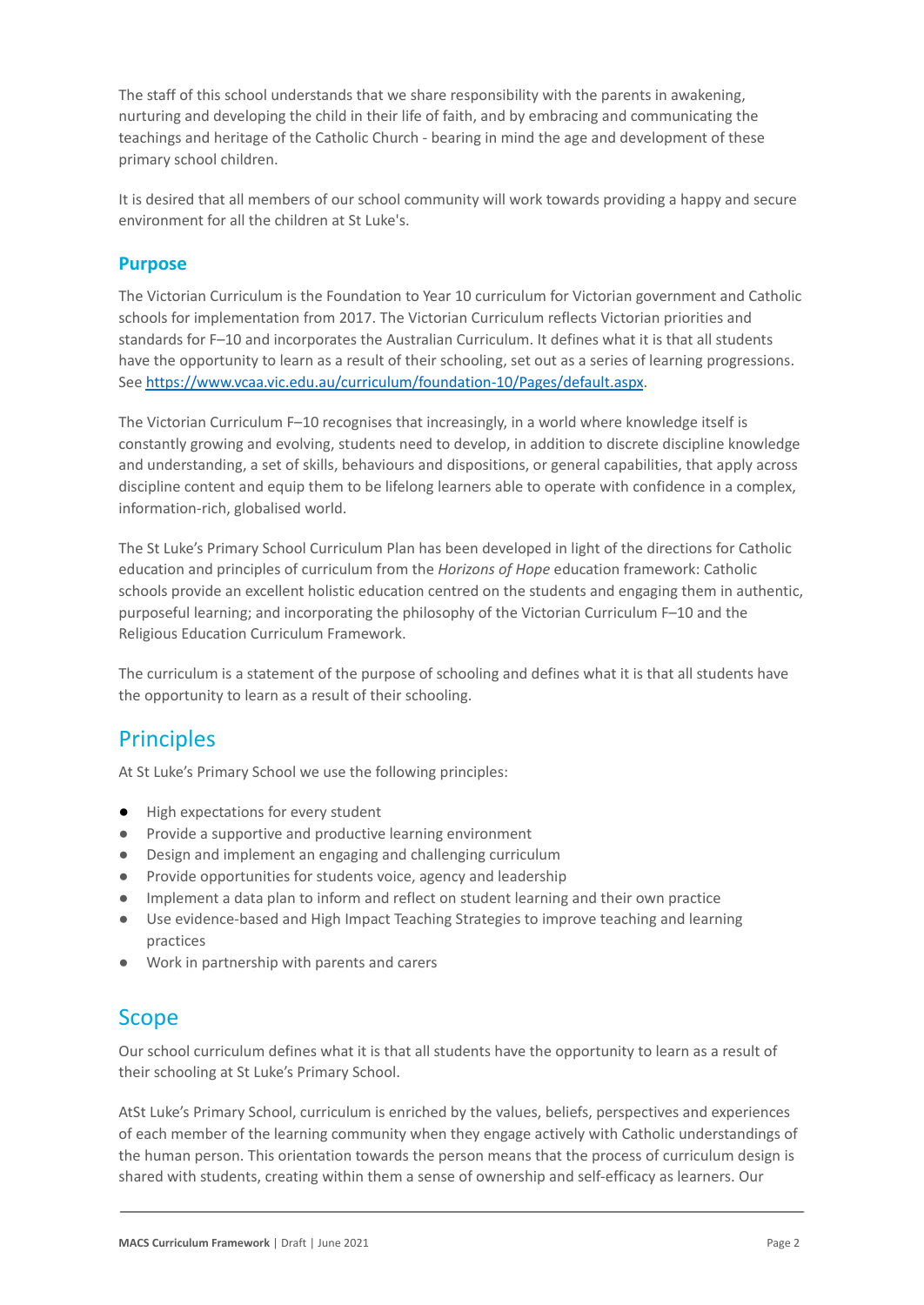learning community fosters the conditions for students to have a voice in the design process, allowing them to make decisions about what they need to know and when.

## Implementation

St Luke's Primary School will implement the curriculum by:

- Providing a supportive and productive learning environment that develops positive relationships
- Promoting a culture of value and respect for individuals and their communities including but not limited to Aboriginal and Torres Strait Islander people
- Use a variety of teaching and learning strategies to ensure that all students experience success in their learning
- Design quality assessments that reflect the full range of learning program objectives
- Design learning programs that are sequential, based on appropriate curriculum standards, target student learning needs and promote sustained learning that builds over time and emphasises connections between ideas.
- To engage students in the Contemporary World by developing deep understandings about themselves, others and the world, building relationships and contributing to the community.
- To explore the Victorian Curriculum through an inquiry approach. The learning areas include Humanities and Social Sciences – History, Geography, Economics, Business and Civics and Citizenship; Science; Health and the Arts.
- To embed Interdisciplinary Understandings and Personal and Social skills in inquiry learning. These include: Communication; Design, Creativity and Technology; Information and Communications Technology; Thinking Processes; Personal Learning and Interpersonal development.
- To implement an inquiry process to develop understandings, skills and capabilities.
- To use a range of strategies and tools empowering students to independently discover, inquire and apply understandings to the world and how it works.
- To cater for the diverse range of students' learning styles and involve students in decision making about their own learning.

The curriculum is designed and delivered from whole-school to level planning to individual teacher plans. These are created in a collaborative and supported environment. This ensures that a guaranteed and viable curriculum is driving student learning and lifting student outcomes.

## **Curriculum content**

The school implements the Victorian Curriculum in order to provide students with a comprehensive and cumulative curriculum from Foundation to Year 10.

The school's teaching and learning program is the school-based plan for delivering this common set of knowledge and skills in ways that best utilise local resources, expertise and contexts. Information technology is an integral part of our curriculum as a basic tool for learning. Supported by our governing body, St Luke's Primary School will develop strong processes for monitoring student progress and the application of appropriate explicit teaching and intervention strategies.

St Luke's Primary School will also take inspiration from the *Horizons of Hope* education framework. This framework supports Catholic school communities to engage in dialogue about the distinctive nature of learning and teaching, leading learning and enhancing Catholic identity in our schools. The framework is a living document that has been added to over the years with examples of practice from schools, as well as additional strategy statements in the areas of Leadership, Wellbeing, Diversity and Religious Education.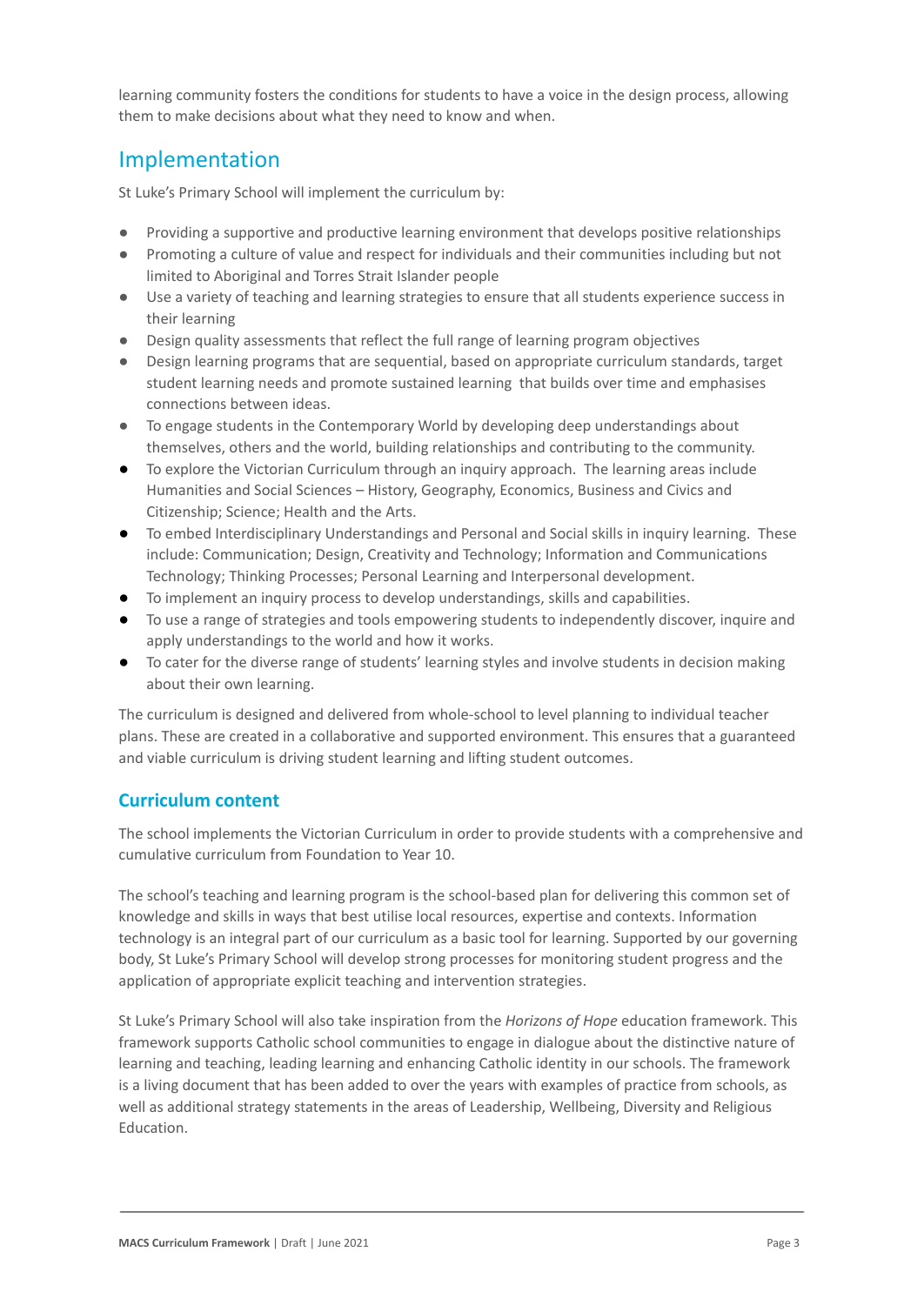Religious Education has a central place in the curriculum at St Luke's Primary School as it reflects our unique character of Catholic identity and focus as a Catholic school. The primary source for developing our Religious Education program is the Religious Education Curriculum Framework, developed by our governing body MACS.

## **Whole-school curriculum plan and time allocation**

The following provides an outline of the learning areas and recommended weekly time allocation across F–6. Multiple learning areas are often part of a unit and not always taught as separate subject areas. This is ensured through time allocations which are in line with recommendations of the educational authorities.

| <b>Learning Areas</b>                                                                                                                                                                                                                                                                                                                                                                                                          | <b>Recommended Time Allocated</b>                                                                                                                                                                                                                                                                                                                                                          |
|--------------------------------------------------------------------------------------------------------------------------------------------------------------------------------------------------------------------------------------------------------------------------------------------------------------------------------------------------------------------------------------------------------------------------------|--------------------------------------------------------------------------------------------------------------------------------------------------------------------------------------------------------------------------------------------------------------------------------------------------------------------------------------------------------------------------------------------|
| <b>English</b><br>Reading & Viewing<br>$\bullet$<br>Speaking & Listening<br>$\bullet$<br><b>Grammar &amp; Spelling</b><br>$\bullet$<br>Writing                                                                                                                                                                                                                                                                                 | 2 hours daily (total time should not be less than<br>10 hours weekly on average over the course of a<br>school year and may vary across year levels)<br>75 minutes per week (15 minutes daily)                                                                                                                                                                                             |
| <b>Mathematics</b><br>Number & Algebra<br>$\bullet$<br>Measurement<br>$\bullet$<br>Geometry<br>$\bullet$<br><b>Statistics &amp; Probability</b><br>$\bullet$                                                                                                                                                                                                                                                                   | 1 hour daily (total time should not be less than<br>5 hours weekly on average over the course of a<br>school year)                                                                                                                                                                                                                                                                         |
| <b>Religious Education</b>                                                                                                                                                                                                                                                                                                                                                                                                     | 2.5 hours weekly                                                                                                                                                                                                                                                                                                                                                                           |
| <b>Health &amp; Physical Education</b>                                                                                                                                                                                                                                                                                                                                                                                         | 2.5 hours weekly                                                                                                                                                                                                                                                                                                                                                                           |
| <b>Arts</b>                                                                                                                                                                                                                                                                                                                                                                                                                    | 1 hour weekly                                                                                                                                                                                                                                                                                                                                                                              |
| <b>Humanities</b><br>Civics & Citizenship<br>$\bullet$<br>Economics<br>$\bullet$<br>Geography<br>$\qquad \qquad \bullet$<br>History<br>$\bullet$<br><b>Science</b><br>Science as a Human Endeavour<br>$\bullet$<br>Earth Science<br>$\bullet$<br><b>Biological Science</b><br>$\bullet$<br><b>Chemical Science</b><br>$\bullet$<br><b>Physical Science</b><br><b>Technology</b><br>Design & Technology<br>Digital Technologies | 2 hours and 15 minutes weekly<br>The learning areas of Humanities, Science, Health<br>& Physical Education, and Technology will be<br>taught, ensuring an average of 3 hours weekly<br>over the course of a school year.<br>This is through the focus of the integrated unit of<br>work using an inquiry approach developed under<br>the St Luke's Primary School Conceptual<br>Framework. |
| <b>TOTAL</b>                                                                                                                                                                                                                                                                                                                                                                                                                   | 25 hours weekly                                                                                                                                                                                                                                                                                                                                                                            |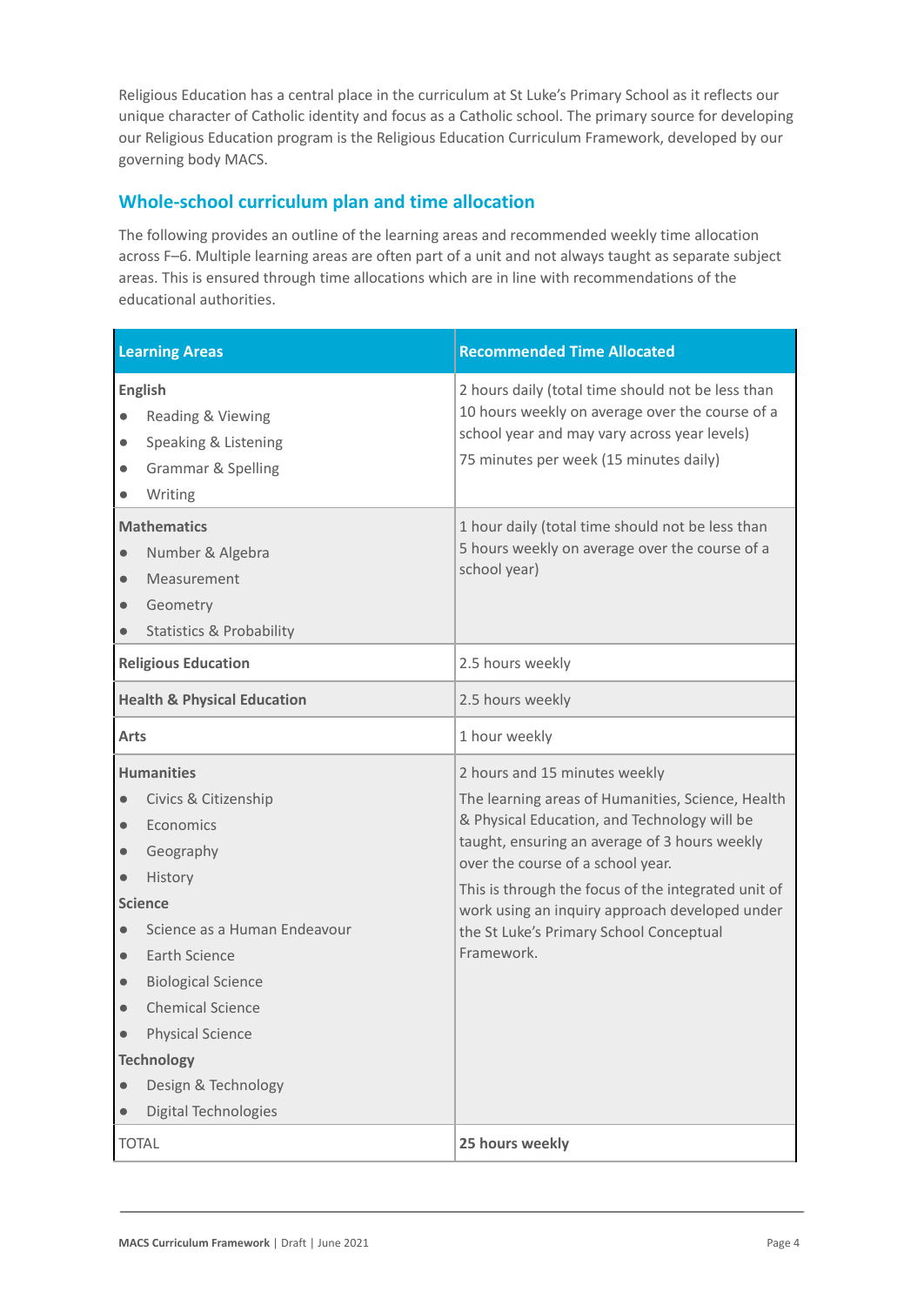## **Capabilities**

The Victorian Curriculum includes both knowledge and skills. It is expected that the skills and knowledge defined in the capabilities will be developed, practised, deployed and demonstrated by students in and through their learning across the curriculum:

- Critical & Creative Thinking
- **Ethical**
- Intercultural
- Personal & Social.

The skills and knowledge defined in the capabilities will be developed in student learning across the curriculum areas where it is relevant and authentic to do so.

## **Curriculum organisation and implementation**

The school's planning for curriculum draws on the Victorian Curriculum and Assessment Authority (VCAA) curriculum planning site for age-appropriate content, sequential learning patterns, and interrelated aspects of the content and skills and of the desired learning capabilities. Refer to the Pedagogical Framework.

All content is developed using the following documents:

- St Luke's Primary School policies for each of the learning areas
- St Luke's Primary School Religious Education Scope and Sequence: Religious Education Curriculum Framework
- Victorian Curriculum F–10
- **Statement of Philosophy.**

A variety of other resources, including online resources, will be available to support planning.

#### **Evaluation**

This Policy will be monitored and reviewed by the staff, in accordance with the School Improvement Plan or as required.

#### **School policies/references**

English Policy

- English Assessment
- English Overview
- Writing Scope and Sequence
- Reading Scope and Sequence

The Arts Policy

The Arts Scope and Sequence

Health and PE Policy

PE Scope and Sequence

Science Policy

Science OVerview

Humanities and Social Sciences Policy

Language Policy

Mathematics Policy

Mathematics Scope and Sequence